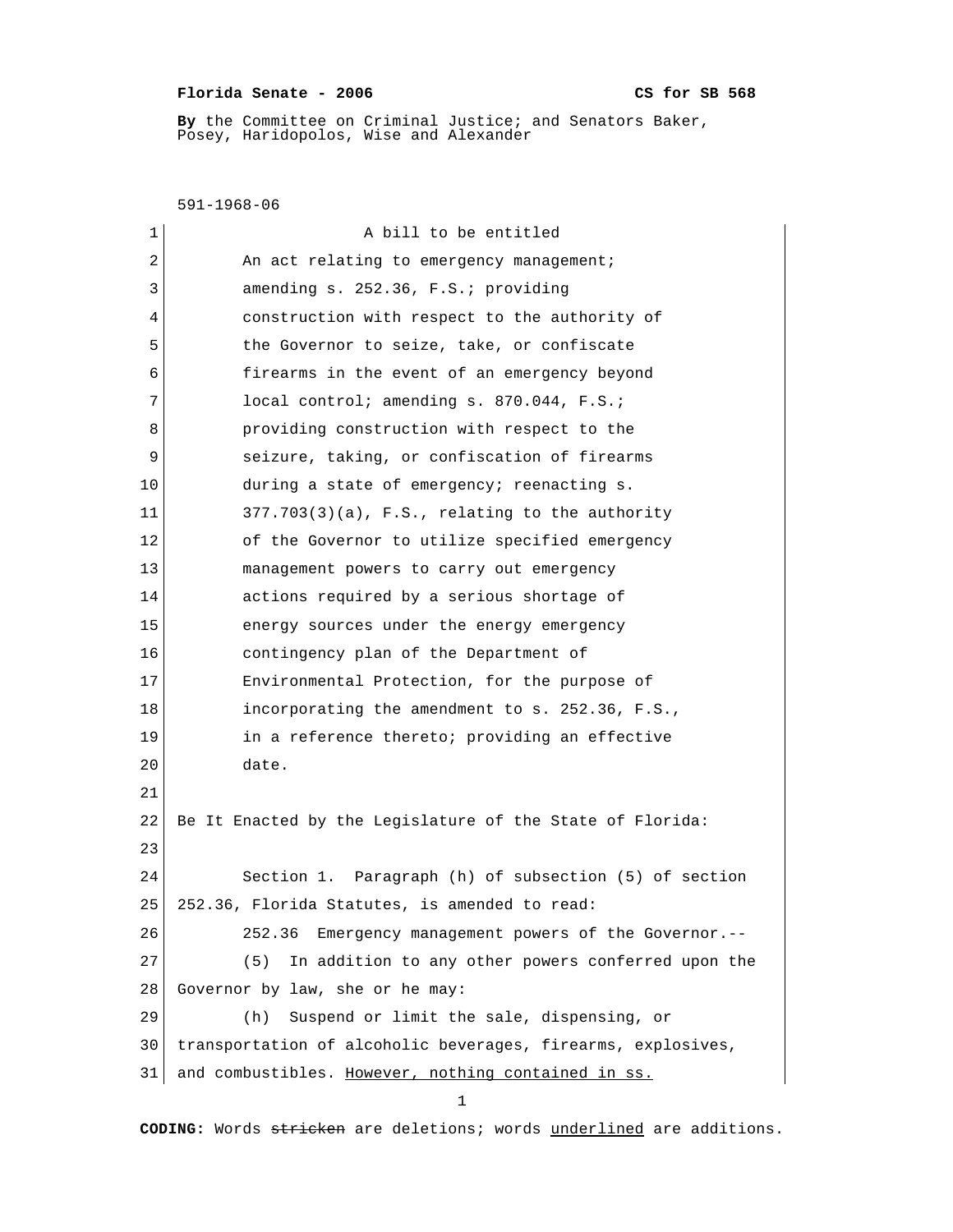1 252.31-252.90 shall be construed to authorize the seizure, 2 taking, or confiscation of firearms that are lawfully 3 possessed, unless a person is engaged in the commission of a 4 criminal act. 5 Section 2. Section 870.044, Florida Statutes, is 6 amended to read: 7 870.044 Automatic emergency measures.--Whenever the 8 public official declares that a state of emergency exists, 9 pursuant to s. 870.043, the following acts shall be prohibited 10 during the period of said emergency throughout the 11 jurisdiction: 12 (1) The sale of, or offer to sell, with or without 13 consideration, any ammunition or gun or other firearm of any 14 size or description. 15 (2) The intentional display, after the emergency is 16 declared, by or in any store or shop of any ammunition or gun 17 or other firearm of any size or description. 18 (3) The intentional possession in a public place of a 19 firearm by any person, except a duly authorized law 20 enforcement official or person in military service acting in 21 the official performance of her or his duty. 22 23 Nothing contained in this chapter shall be construed to 24 authorize the seizure, taking, or confiscation of firearms 25 that are lawfully possessed, unless a person is engaged in a 26 criminal act. 27 Section 3. For the purpose of incorporating the 28 amendment made by this act to section 252.36, Florida 29 Statutes, in a reference thereto, paragraph (a) of subsection 30 (3) of section 377.703, Florida Statutes, is reenacted to 31 read:

2

**CODING:** Words stricken are deletions; words underlined are additions.